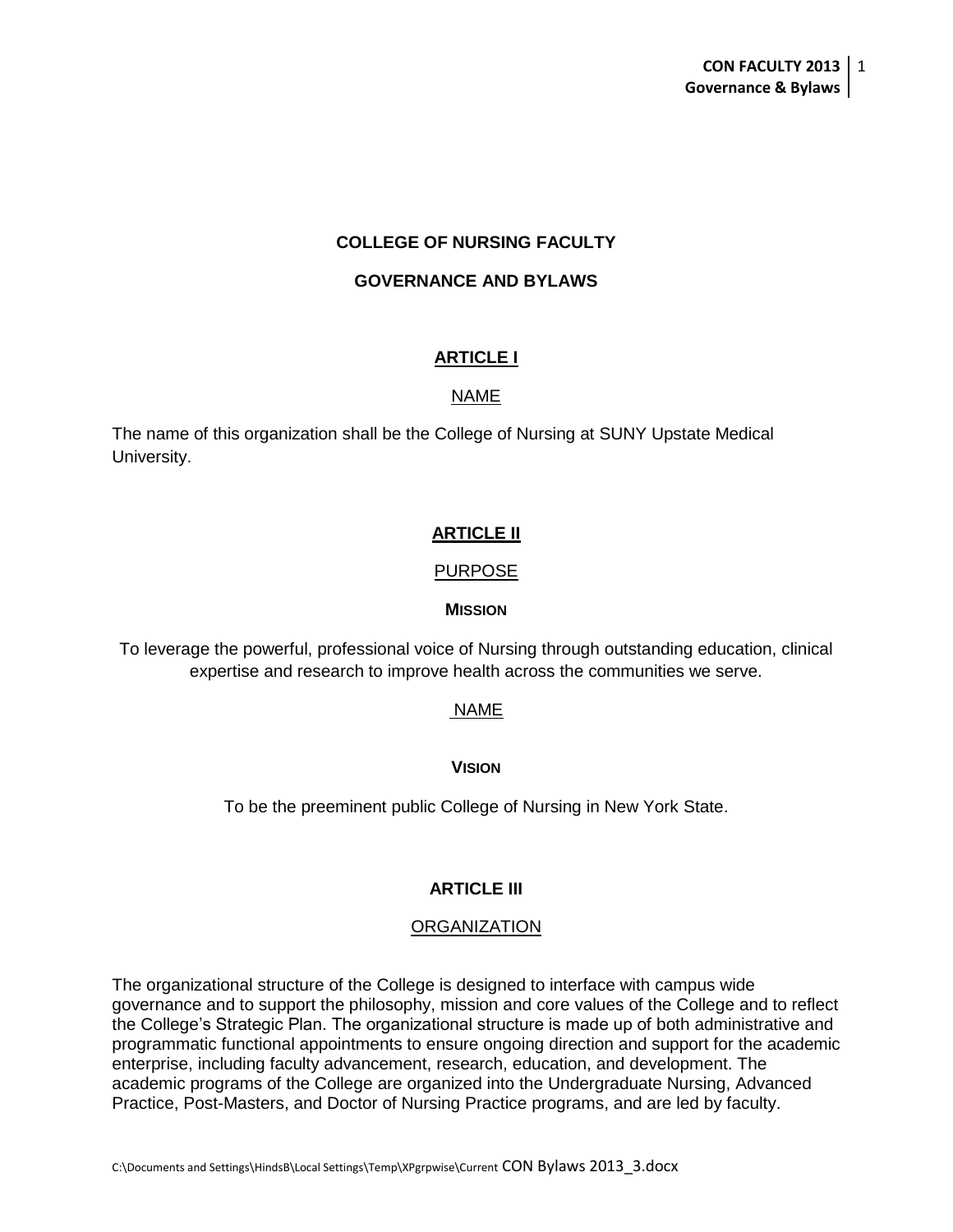# **1. ADMINISTRATIVE LEADERSHIP**

An organizational chart depicting administrative roles and relationships of the College of Nursing is attached**.**

**Dean** is the chief academic and administrative officer of the College and a member of the tenured faculty. The Dean is appointed by and accountable to the President of the University. The Dean provides the vision, overall direction, and leadership to ensure the ongoing development, quality, financial stability, and wellbeing of the College. The Dean works collaboratively with faculty, administrators, and other key colleagues in executing his/her responsibilities. The Dean is responsible for leading strategic planning; faculty recruitment, appointment, evaluation, and promotion, and for making decisions relating to the following matters; student and alumni relations; supervising the senior academic and administrative leaders within the College, establishing and implementing academic and administrative policy in the College, raising and managing funds, and promoting and representing the College to the broader external community.

**Associate Deans, Assistant Deans** With the approval of the President the Dean may appoint Assistant and Associate Deans in accordance with the Bylaws of the SUNY Board of Trustees. Associate and Assistant Deans will have such responsibilities as may be assigned to them by the Dean and shall report to the Dean.

**College of Nursing Executive Committee** (CNEC) provides advice and guidance to the Dean on matters relating to the overall wellbeing of the College, including its future direction, policy, planning, ongoing performance, budgetary matters, academic affairs and related policies and procedures. The membership consists of the Dean, Associate Dean and Assistant Deans, and is supported by the Dean's administrative assistant.

# **2. PROGRAM LEADERSHIP**

The College's educational programs include the Undergraduate Nursing, Advanced Practice, Post Masters and Doctor of Nursing Practice (DNP) programs. The Undergraduate Nursing, Advanced Practice and DNP programs are led by program directors who report to the Dean.

**Director of Undergraduate Nursing Program** provides leadership in the management of the Bachelor of Science in Nursing program through curriculum development, systematic evaluation and program planning. The Director conducts continuous quality improvement activities in conjunction with the Outcomes and Evaluation Committee, and collaborates with the Curriculum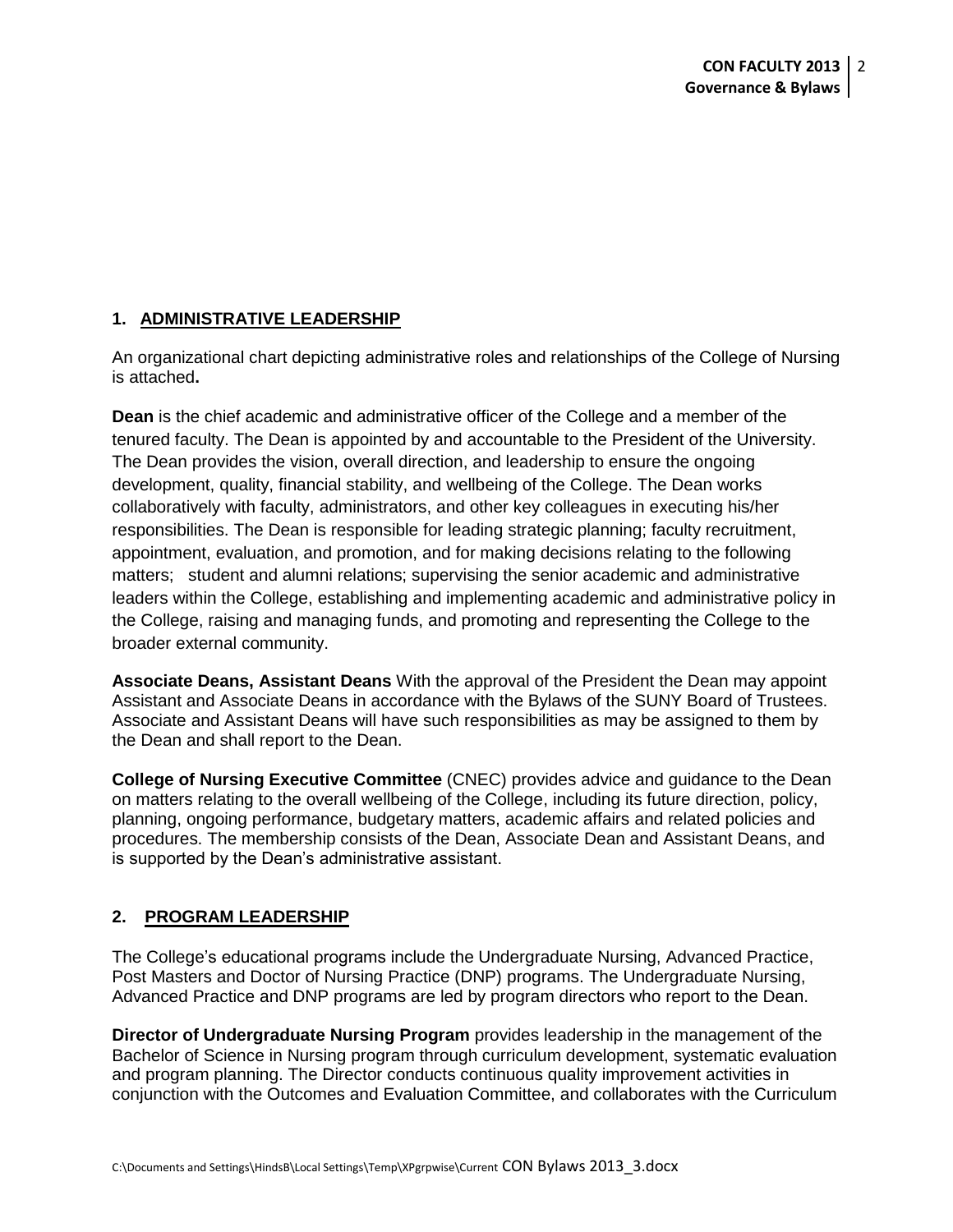Committee in curriculum revisions. The Program Director provides direction and supervision to clinical and course coordination. They work in conjunction with the Office of Admission and Student Services for recruitment and marketing, respond to potential student inquiries, participate in the admission process, and serve as advisors to students. The Director of the Undergraduate Nursing Program is doctorally prepared and preferably tenured, with academic expertise in undergraduate education

**Director of Advanced Practice Programs** provides leadership in the management of the Advanced Practice programs and specialty tracks through curriculum development, systematic evaluation and program planning. The Director conducts continuous quality improvement activities in conjunction with the Outcomes and Evaluation Committee, and collaborates with the Curriculum Committee in curriculum revisions. The Program Director relates to external agencies and monitors and reports performance of students on certification examinations. The Program Director provides direction for and collaborates with specialty program coordinators, clinical coordinators, and oversees course coordination. They work in conjunction with the Office of Admission and Student Services for recruitment and marketing, respond to potential student inquiries, participate in the admission process, and serve as advisors to students in their specialty, The Director of Advanced Practice Programs is doctorally prepared, preferably tenured, and preferably nationally certified in a specialty offered by the College.

**Director of Doctor of Nursing Practice (DNP) Program** provides leadership in the management of the DNP program through curriculum development, systematic evaluation and program planning. The Director conducts continuous quality improvement activities in conjunction with the Outcomes and Evaluation Committee, and collaborates with the Curriculum Committee in curriculum revisions. The Director relates to external agencies and along with other faculty, supervises students in the clinical setting and oversees course coordination. The Director works with the Office of Admissions and Student Affairs for recruitment and marketing, responds to potential student inquiries, participates in the admission process, and serves as advisors to students. The Director of the Doctor of Nursing Practice Program is doctorally prepared, preferably tenured, nationally certified in a specialty offered by the College of Nursing, with academic and practice expertise in graduate education.

**Leadership Council** is the advisory body of the College and provides advice and guidance to the Dean on planning, ongoing program performance, and related policies and procedures. The Leadership Council is responsible for advancing the College's Strategic Plan. The membership consists of the Associate Dean, Assistant Deans, Program Directors and an elected member of the faculty, and is supported by the Dean's administrative assistant. The Dean chairs the Leadership Council and may appoint other members as the need arises.

# **3. FACULTY**

Faculty are central to the academic enterprise of the College. They are responsible for the establishment of academic policy related to the admission, progression and retention of students; curriculum; student advisement; and the quality of programs in education, research and service. The faculty shall also be responsible for policy regarding selection, retention and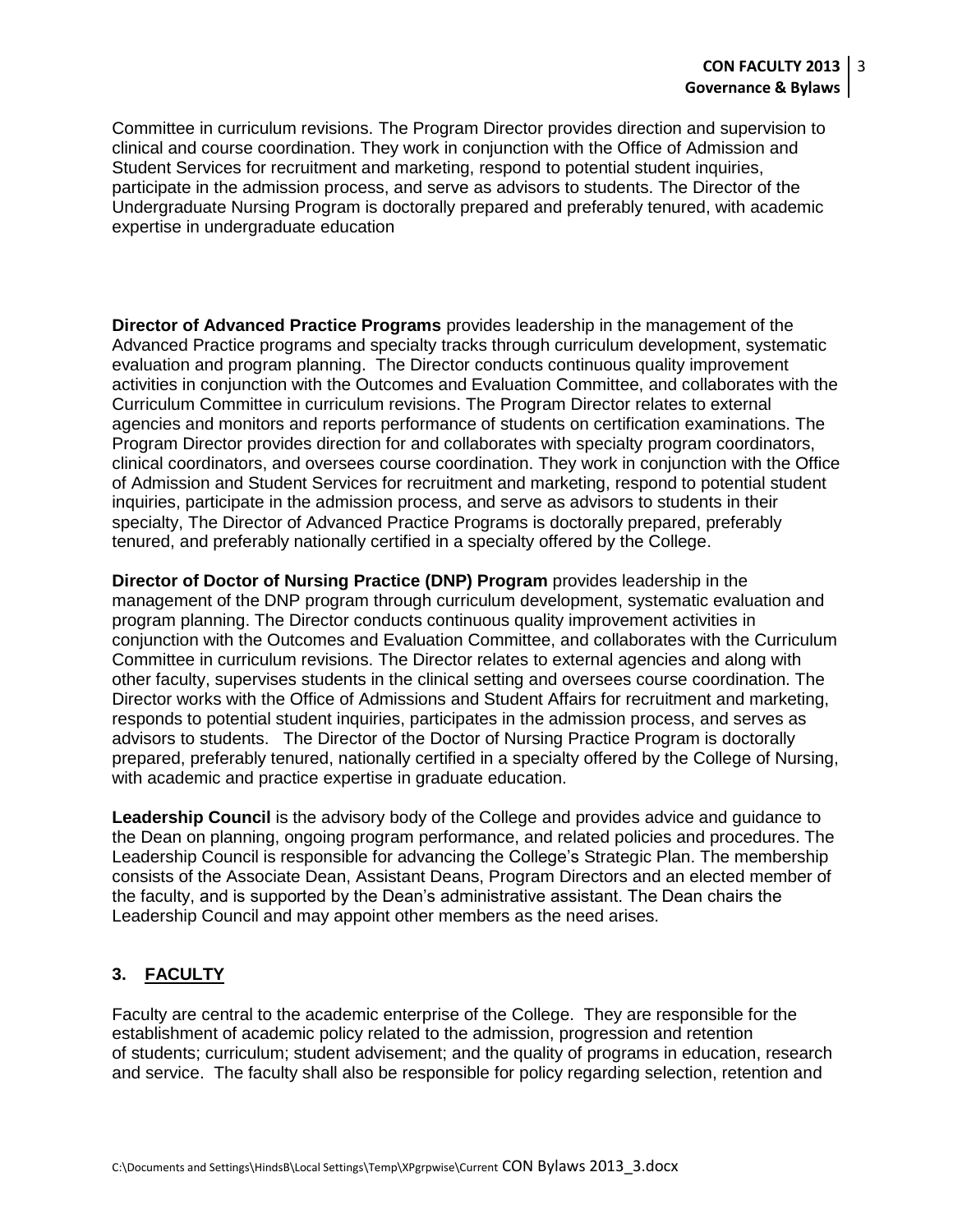promotion of faculty, consistent with the bylaws of SUNY Board of Trustees and University policies and procedures.

# **ARTICLE IV**

# COLLEGE OF NURSING FACULTY MEMBERSHIP

The faculty of each SUNY College is comprised of the chancellor, the President, the chief administrative officer, members of the voting faculty of the college, and other members of the academic staff of the college.

# **Voting faculty**

The voting faculty of the college shall be composed of:

- (a) the chancellor, the President, the chief administrative officer of the college; and
- (b) members of the academic staff of the college having academic rank and term or continuing appointment.

# **Others**

Student participation shall be on regular and standing committees in accordance with the Bylaws of the Student Association of the College of Nursing (SACON) and at the discretion of the chief administrative officer.Adjunct faculty, consultants, resource persons, and representatives of cooperating agencies may participate in faculty and standing committees by invitation.

# **ARTICLE V**

# FACULTY MEETINGS

In accordance with SUNY Board of Trustees regulations, the chief administrative officer of the college shall be the chair of the faculty. Both the chancellor and the chief administrative officer of each college shall be empowered to call meetings of the college faculty. The agendum of each meeting of these bodies shall provide, as a priority order of business, an opportunity for both the chancellor and chief administrative officer to present their reports.

1. The Faculty of the College of Nursing shall meet at least once each month during the academic year.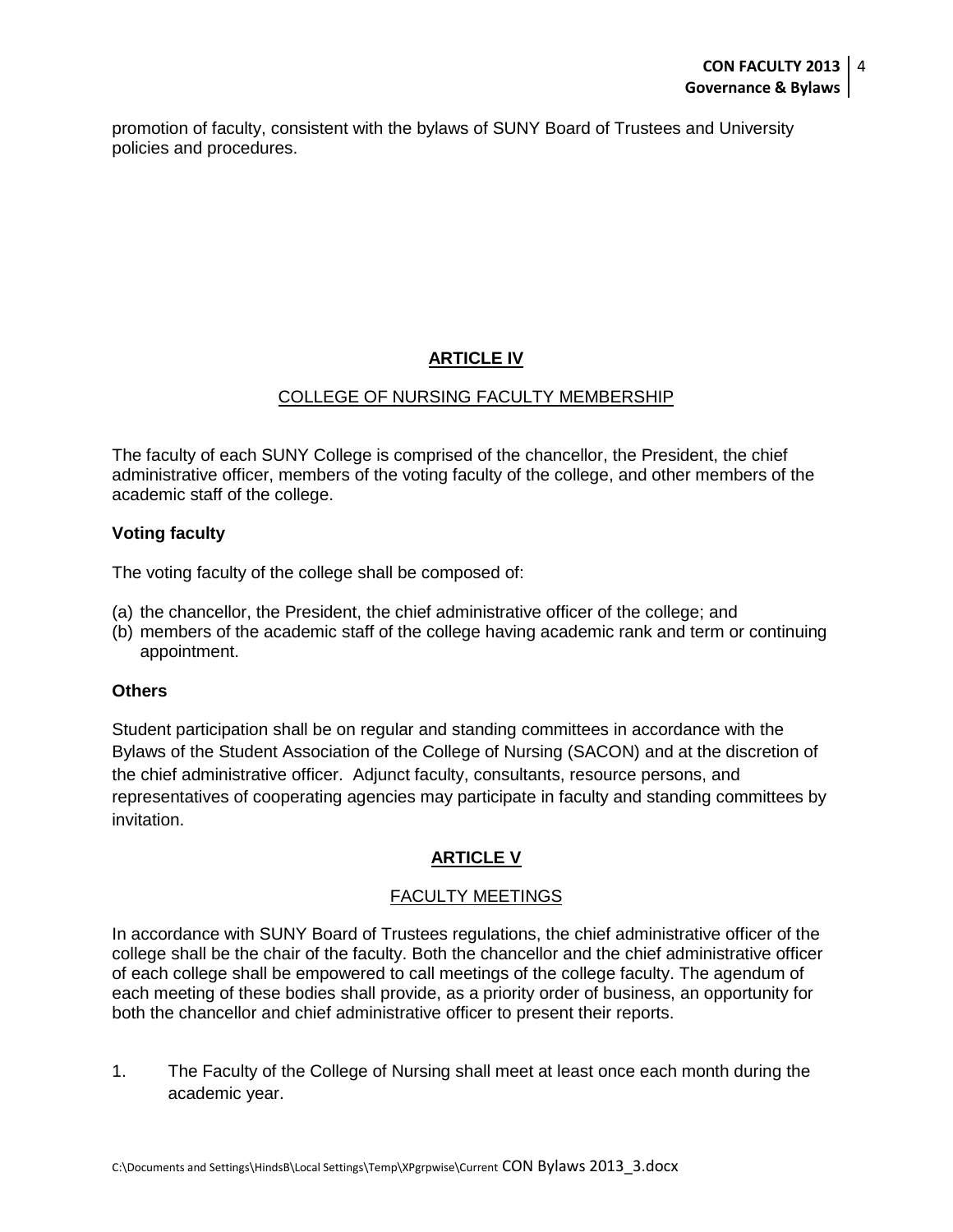- 2. Additional meetings may be called by the Chair or at the request of any faculty member.
- 3. Meetings may be cancelled at the discretion of the Chair.
- 4. Written notices, meeting materials, minutes, and agenda shall be distributed to all members of the Faculty one week prior to the regularly scheduled meetings.
- 5. Each meeting will include reports from leadership and standing committees.
- 6. Meetings of the Faculty of the College of Nursing shall be open to visitors invited by the Chair who may address the organization upon recognition by the Faculty Chairperson and with consent of the members.
- 7. An administrative staff member shall keep minutes, permanent files, correspondence, and other documents.
- 8. Student representatives will be selected at the beginning of the fall semester by the Student Association of the College of Nursing and attend Faculty committee meetings as invited by the Chair.
- 9. Annual reports of each standing committee will be reviewed at the last meeting of the academic year.

# **ARTICLE VI**

#### QUORUM AND VOTING

- 1. A simple majority of the voting members shall constitute a quorum for transaction of business.
- 2. Each member holding academic rank and a full- or part-time appointment shall have one vote.
- 3. Only those present may vote; there will be no voting by proxy.
- 4. Decisions shall be made based upon a simple majority of those voting.

# **ARTICLE VII**

# COLLEGE OF NURSING COMMITTEES

The College of Nursing Standing Committees are permanent active committees that bring their recommendations to the Faculty for final approval.

Ad Hoc Committees shall be formed as needed to conduct the extra business and special tasks of the College of Nursing. Ad Hoc committees shall be dissolved after their specific duties have been fulfilled.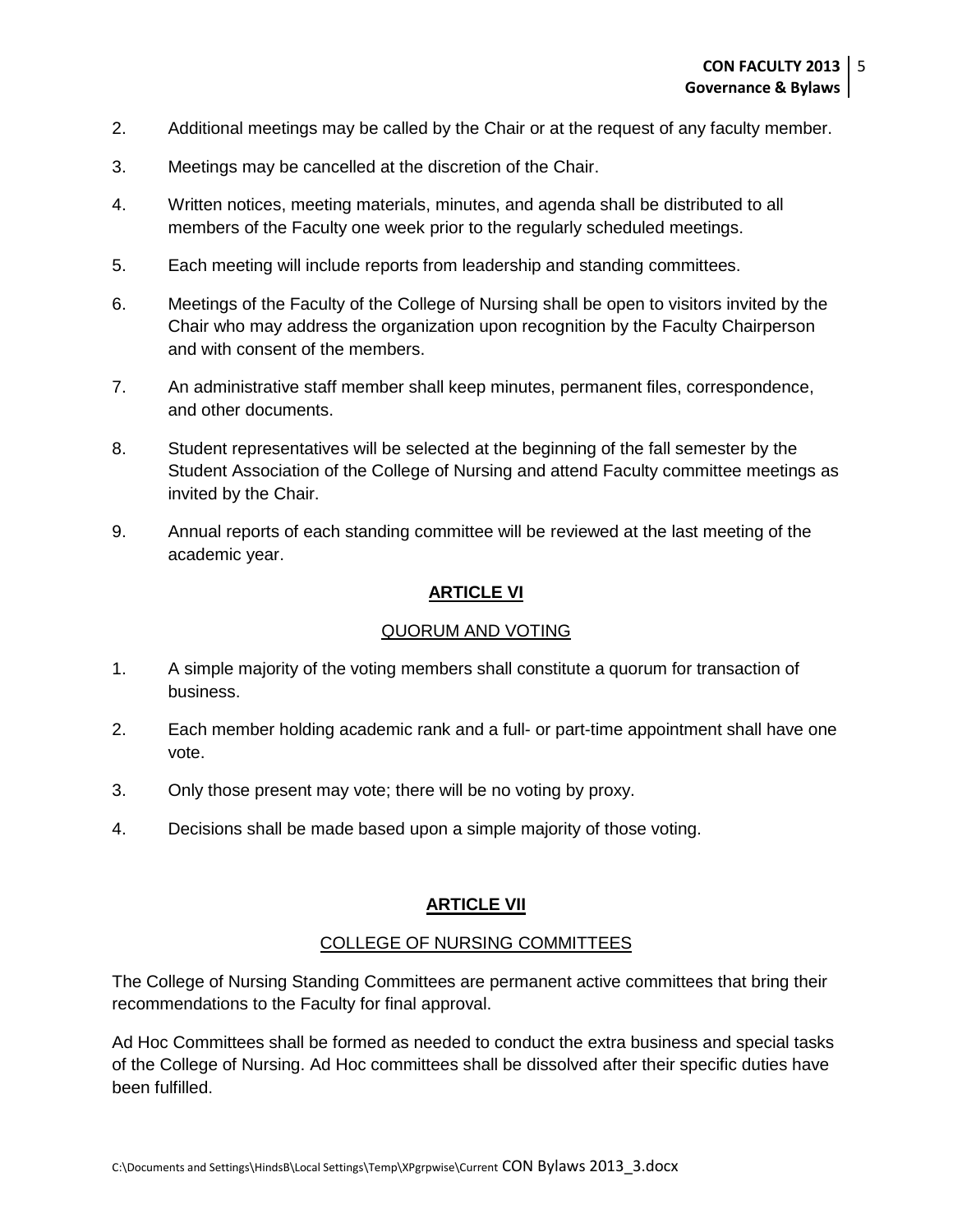The Dean is an ex-officio member of all College of Nursing committees.

Student representatives will be selected at the beginning of the fall semester by the Student Association of the College of Nursing and attend Faculty committee meetings as invited by the Chair.

A quorum of a committee shall be a majority of its membership.

#### Each Standing Committee:

- a) Shall meet at least once each month during the academic year.
- b) May call additional meetings at the direction of the chair to address responsibilities of the committee.
- c) May cancel meetings at the discretion of the Chair.
- d) Will submit a report of substantive issues at each faculty meeting and an annual report at the end of the year faculty meeting.

#### **Section 1 – College of Nursing Standing Committees**

There shall be the following Standing Committees of the College of Nursing:

- 1. Curriculum and Assessment
- 2. Outcomes, Evaluation and Enrollment Management
- 3. Appointment, Promotion and Tenure
- 4. Policy & Student Affairs
- 5. Advanced Practice Nurse Committee
- 6. Faculty Assembly

# **Curriculum and Assessment**

#### Purpose

Review curricula of each program at least once every 2 years to determine if objectives of the programs are being met in an effective manner and propose any needed changes to full faculty; review, and propose to faculty all proposals for new programs or tracks; review and propose to faculty all proposals for revisions in established programs;

#### Membership

a) The Chair will be appointed by the Dean.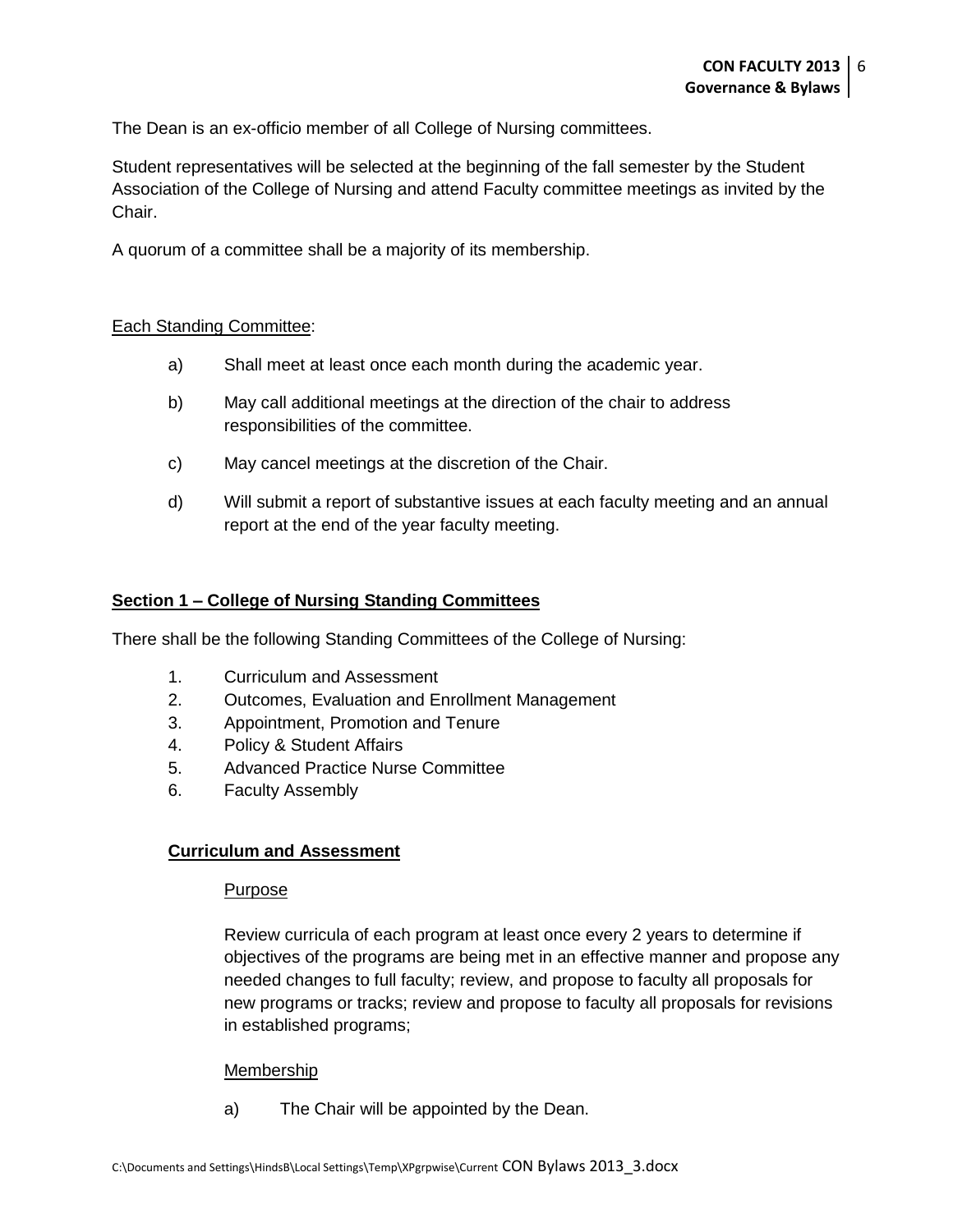- b) Two members will be nominated by faculty and two will be appointed by the Dean.
- c) A student representative will be selected at the beginning of the fall semester by the Student Association of the College of Nursing.

# **Responsibilities**

- a) Conduct formative and summative evaluation of the curricula offered by the College of Nursing.
- b) Review and make recommendations for revision of the curricula to meet needs identified through the evaluation process.
- c) The Chair shall prepare and submit proposals for curriculum revision to be presented to the full faculty for approval.
- d) Submit curriculum action forms to the registrar for approved curricular changes.
- e) Keep appropriate written documentation of committee activities which shall be available to all members of the faculty.
- f) A Curriculum Evaluation Workshop shall be held at conclusion each Fall and Spring semester.

# **Outcomes, Evaluation and Enrollment Management**

#### **Purpose**

- 1. Propose and implement a plan of program evaluation in relation to the CON mission and goals. Perform ongoing program evaluation of all programs by collecting and analyzing data related to student learning outcomes, program outcomes, and *Essentials of Nursing* Education to meet the standards for accreditation and strengthen the College of Nursing academic programs.
- 2. Review and propose revisions to criteria for admission into each program; review individual applications and make recommendations for admission into each program; develop review processes to determine/recommend appropriate faculty/student ratios and size of each program.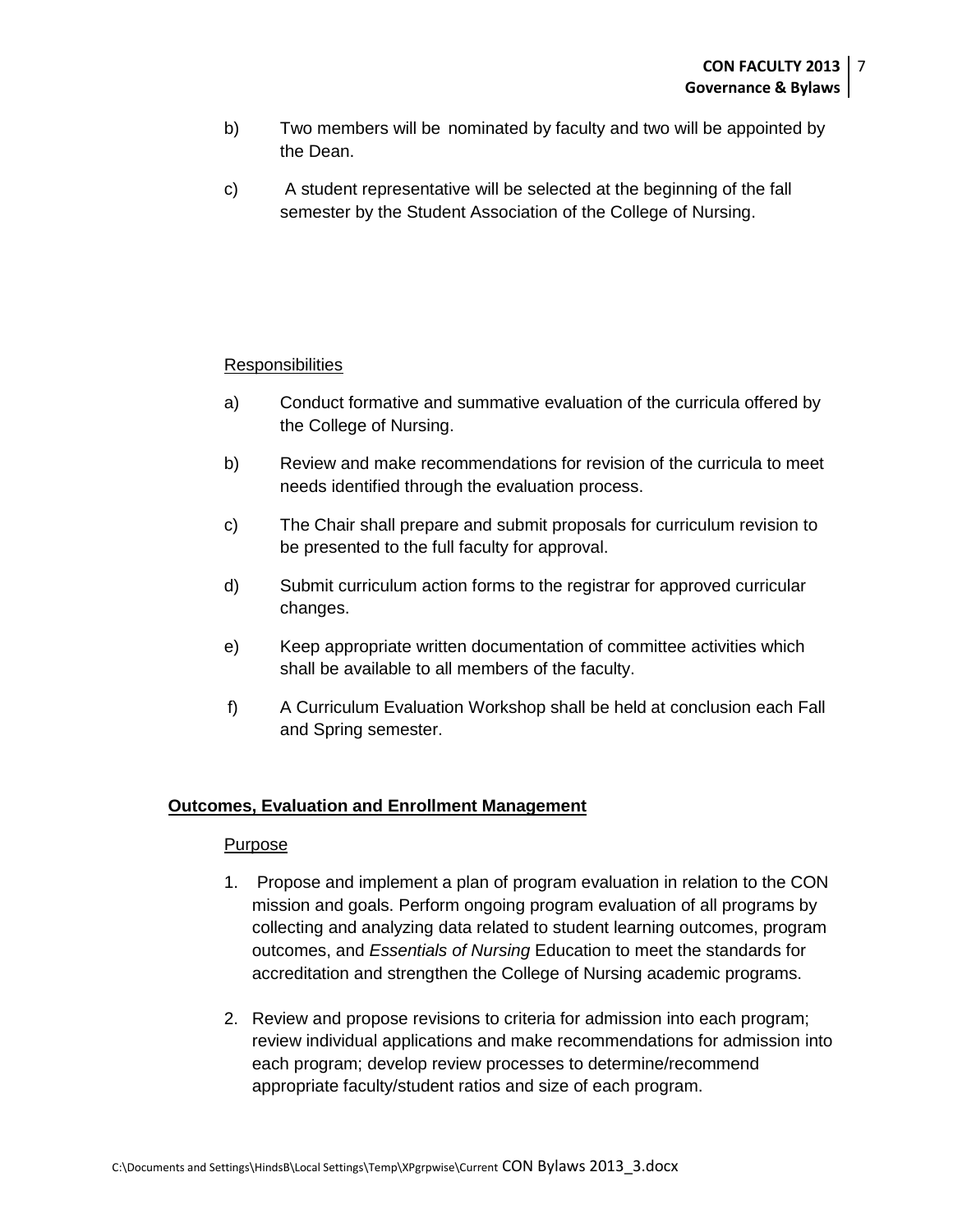#### Membership

- a) The Chair will be appointed by the Dean.
- b) Two members will be nominated by faculty and two will be appointed by the Dean; all programs will be represented.

#### **Responsibilities**

- a) The committee members shall serve on the campus CON Admissions Committee.
- b) Review applicant files and participate in decisions regarding admission and enrollment management.
- c) Review admission criteria annually and recommend revision as appropriate.
- d) Evaluate effectiveness of programs by student achievement related to: graduation rates, licensure/certification pass rates; job placement rates; and program satisfaction defined as graduate, alumni, and employer program satisfaction.
- e) Assessment and evaluation activities of the undergraduate and Advanced Practice Programs shall be reviewed annually.
- f) Develop and implement evaluation tools to measure program outcomes and the standards of accreditation bodies.

# **Appointment, Promotion and Tenure**

#### Purpose

Review, recommend and implement policy related to the appointment, promotion and tenure of College of Nursing faculty.

#### Membership

a) The Chair will be appointed by the Dean and hold continuing appointment.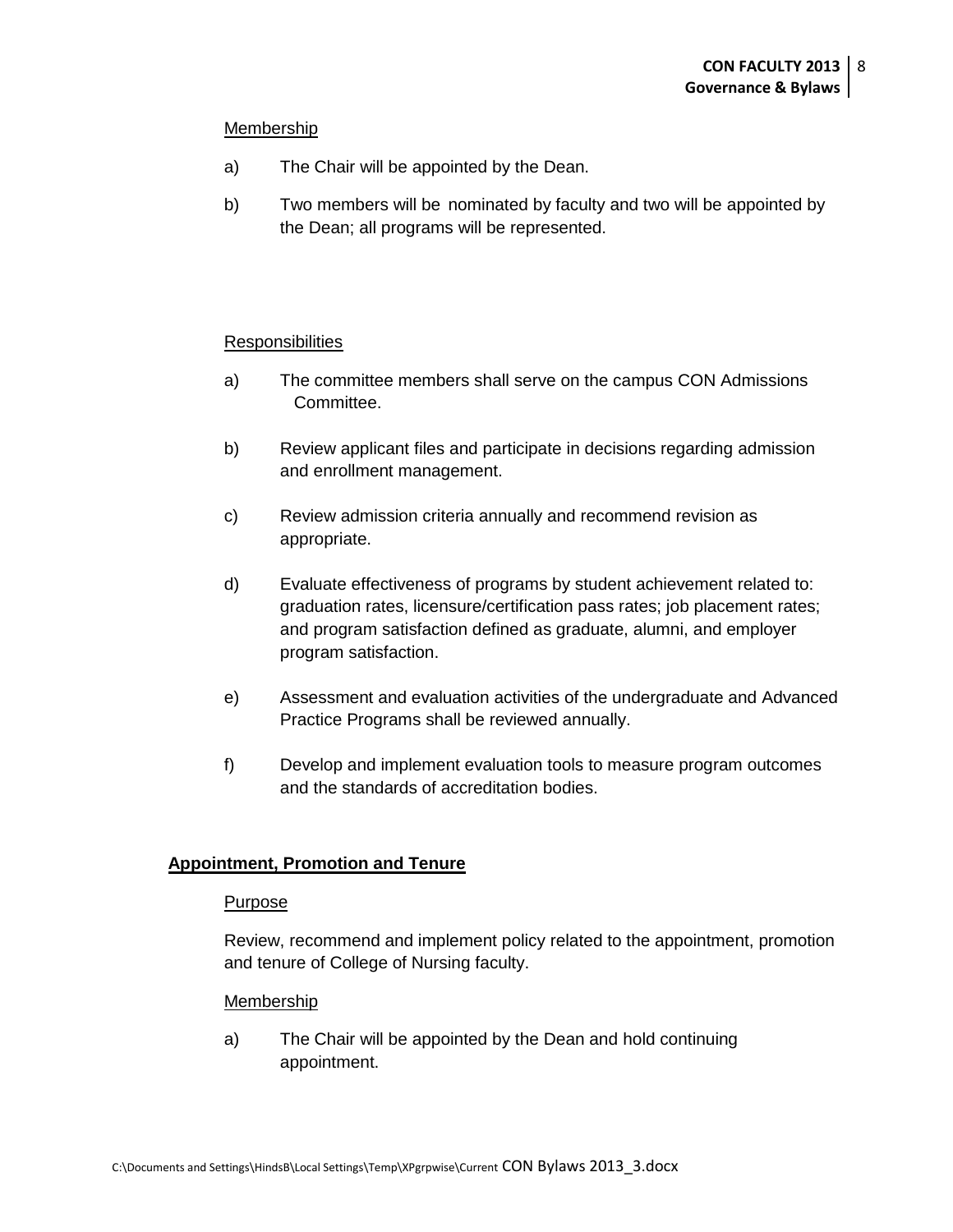b) The committee shall consist of four members, two will be nominated by faculty and two will be appointed by the Dean.

# **Responsibilities**

- a) Advertise, screen applications, and conduct interviews of faculty candidates for new positions.
- b) Evaluate faculty according to the *College of Nursing Guidelines for the Evaluation of Faculty for Appointment, Reappointment, Continuing Appointment, and Promotion.*
- c) Make recommendations to the Dean regarding new faculty appointments, reappointments, continuing appointments, and promotion of faculty.
- d) Review and recommend revisions of the *College of Nursing Guidelines for Faculty Appointment, Reappointment, Continuing Appointment, and Promotion.*
- *e)* Evaluate adjunct faculty according to the *College of Nursing Guidelines for the Appointment, Evaluation and Reappointment of Adjunct Faculty.*
- *f)* Make recommendations to the Dean regarding new or continuing adjunct faculty appointments.
- g) Review and recommend revisions of the *College of Nursing Guidelines for the Appointment, Evaluation and Reappointment of Adjunct Faculty.*
- h) Serve in an advisory capacity at the request of individual faculty members to consider issues related to their own professional development.
- i) Amend the roster of voluntary clinical faculty biannually.
- j) Recommend faculty for Faculty Awards, such as Presidents Award for Teaching, Chancellor's Award for Teaching.
- k) Maintain faculty handbook.

#### **Policy & Student Affairs**

#### Purpose

Review, recommend and implement policies related to admission, retention, progression, and graduation of students enrolled in the nursing programs.

#### Membership

a) The Chair will be appointed by the Dean.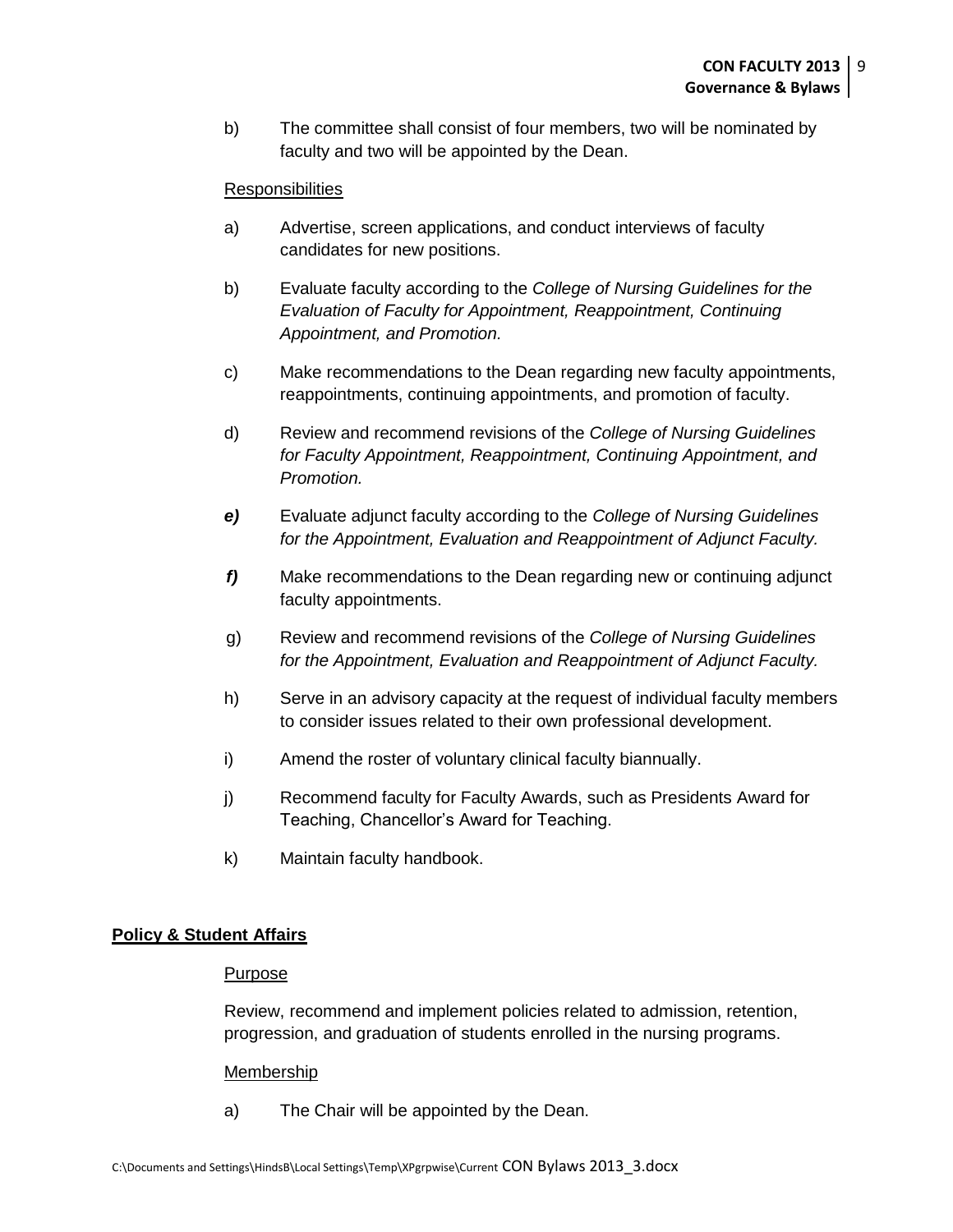- b) Two members will be nominated by faculty and two will be appointed by the Dean.
- c) Ad hoc faculty members will be solicited as needed.
- d) A student representative will be selected at the beginning of the fall semester by the Student Association of the College of Nursing.

#### **Responsibilities**

- a) Review, revise, develop and recommend academic policy to the faculty committee to serve as guidelines for nursing program implementation.
- b) Ensure College of Nursing membership on the Student Evaluation Committee.
- c) Receive and review notice of students in academic difficulty at the end of each semester.
- d) Monitor progress of students who have been identified as having academic difficulty.
- e) Hear, review and decide the outcome of Appeal of Grades at CON level, following the approved CON Grievance Procedures.
- f) Establish criteria for student awards and honors; review and recommend students for graduation awards and academic scholarships.
- g) Serve in an advisory capacity to the Dean regarding the awarding of scholarships and awards.
- g) Review College of Nursing Bylaws every 2 years or as needed.
- h) Review and make recommendations annually for revision to the student handbook, college catalogue, website and other college related publications.
- i) Coordinate social media output for the College of Nursing.

# **Advanced Practice Nurse**

#### Purpose

Review, recommend and implement policies and standards of practice related to the advanced practice clinical tracts.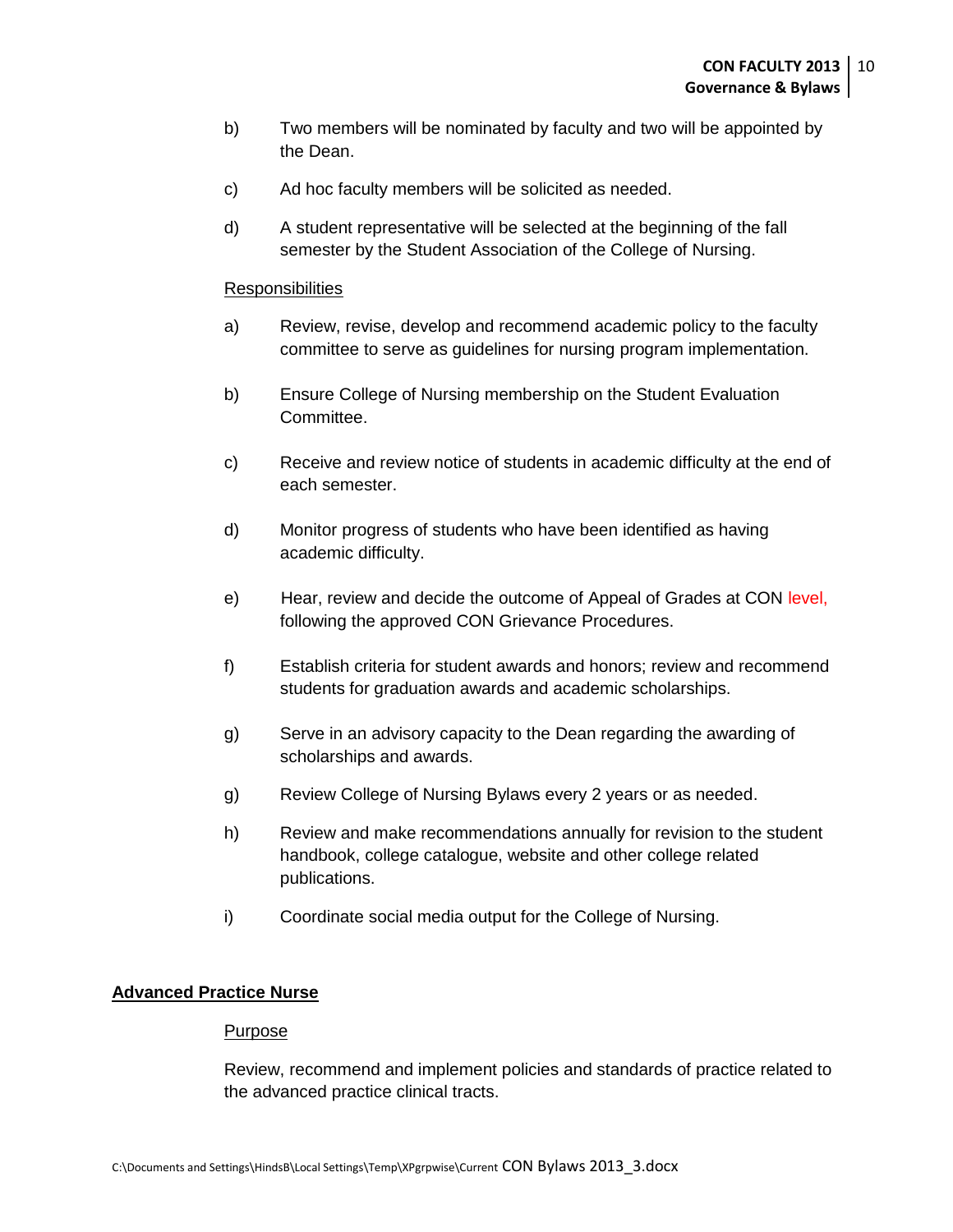#### Membership

- a) The Chair will be appointed by the Dean.
- b) Two members will be nominated by faculty and two will be appointed by the Dean.
- c) Ad hoc faculty members will be solicited as needed.
- d) A student representative will be selected at the beginning of the fall semester by the Student Association of the College of Nursing.

#### Responsibilities

- a) Coordinate implementation of the graduate and post master's clinical curricula in compliance with approved curriculum committee and faculty, essentials and accrediting standards.
- b) Collaborate with Curriculum and Assessment Committee to evaluate national trends and standards in advanced clinical practice to ensure clinical curricula and program goals remain consistent with current standards, and recommend new curricula as necessary.
- c) Ensure coordination and consistency in implementation of graduate curricula across specialty tracks.
- d) Collaborate with Outcomes, Evaluation and Enrollment Management Committee to monitor program outcomes and admission and progression standards and make policy and curricular recommendations as needed.

# **Faculty Assembly**

# Purpose

The Assembly of the College of Nursing is established to facilitate the attainment of faculty professional objectives in the conduct of instruction, research, and service programs for which the College is responsible.

#### Meetings

a) This body meets monthly.

#### Membership

b) It is composed of full and part time faculty of the College of Nursing.

#### **Responsibilities**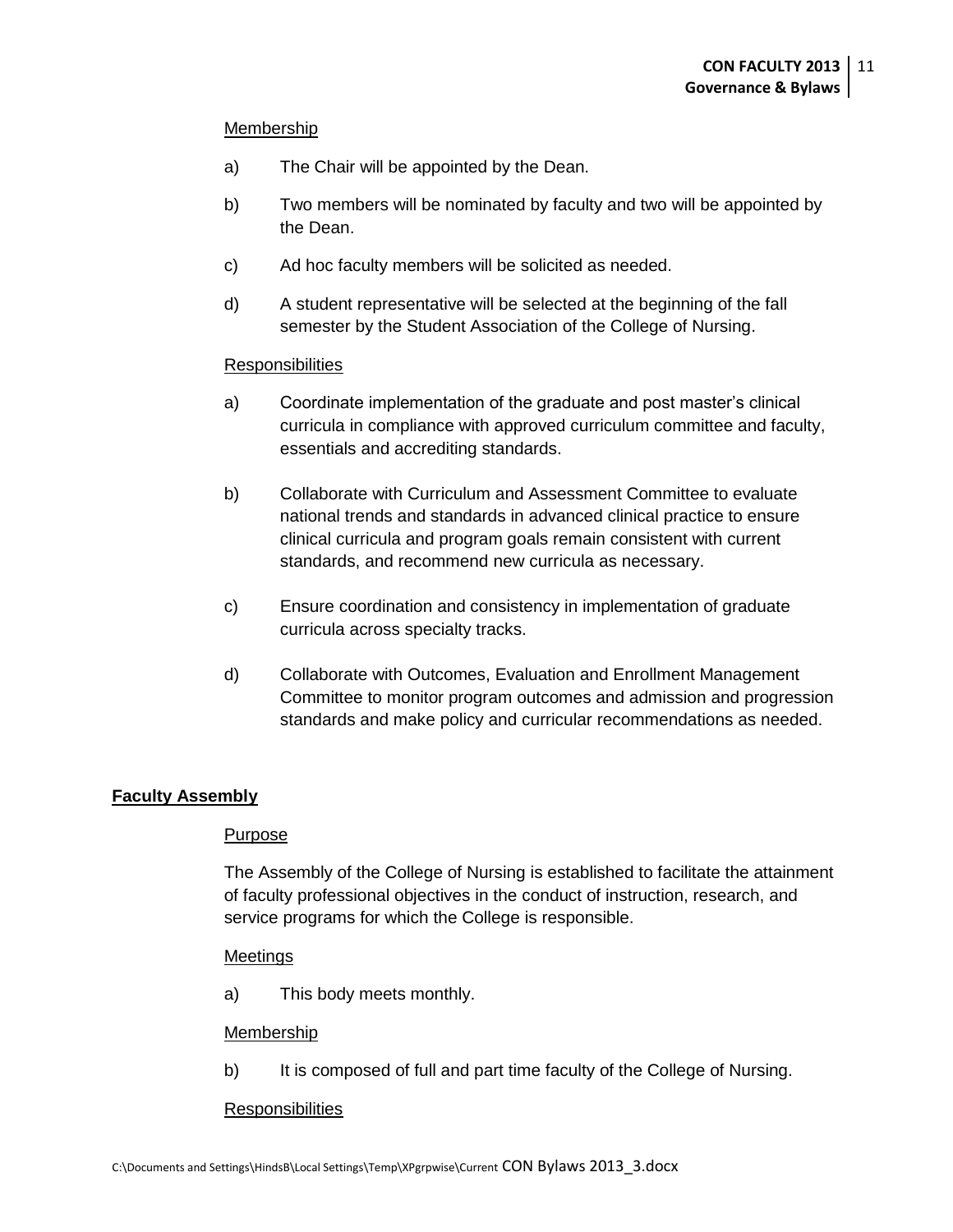- c) Elect a chair.
- d) Elect a secretary.
- e) Keep appropriate written documentation of committee activities which shall be available to all members of the faculty.
- f) Submit a report of substantive issues at each faculty meeting and an annual report at the end of the year faculty meeting.

#### **Section 2. Campus Standing Committees**

Each member of the faculty of the College of Nursing is responsible for contributing to the success of the University by serving on standing and ad hoc campus committees as indicated.

#### **SUNY University Faculty Senate**

#### **Purpose**

The system-wide University Faculty Senate, representing the State-operated and statutory colleges, is the official agency through which SUNY faculty engage in governance of the University and promote educational policies within the University and serves as an advisory body to the Chancellor.

#### **Membership**

Composed of elected faculty from each of the colleges. Upstate Medical University is represented by 4 Senators and 4 Alternate Senators. The Faculty Senators serve as a liaison between our local campus and the University Faculty Senate.

#### College of Nursing Membership

To ensure the voice of the College of Nursing, volunteer membership by a faculty member on this committee is encouraged.

#### **Upstate Faculty**

#### Purpose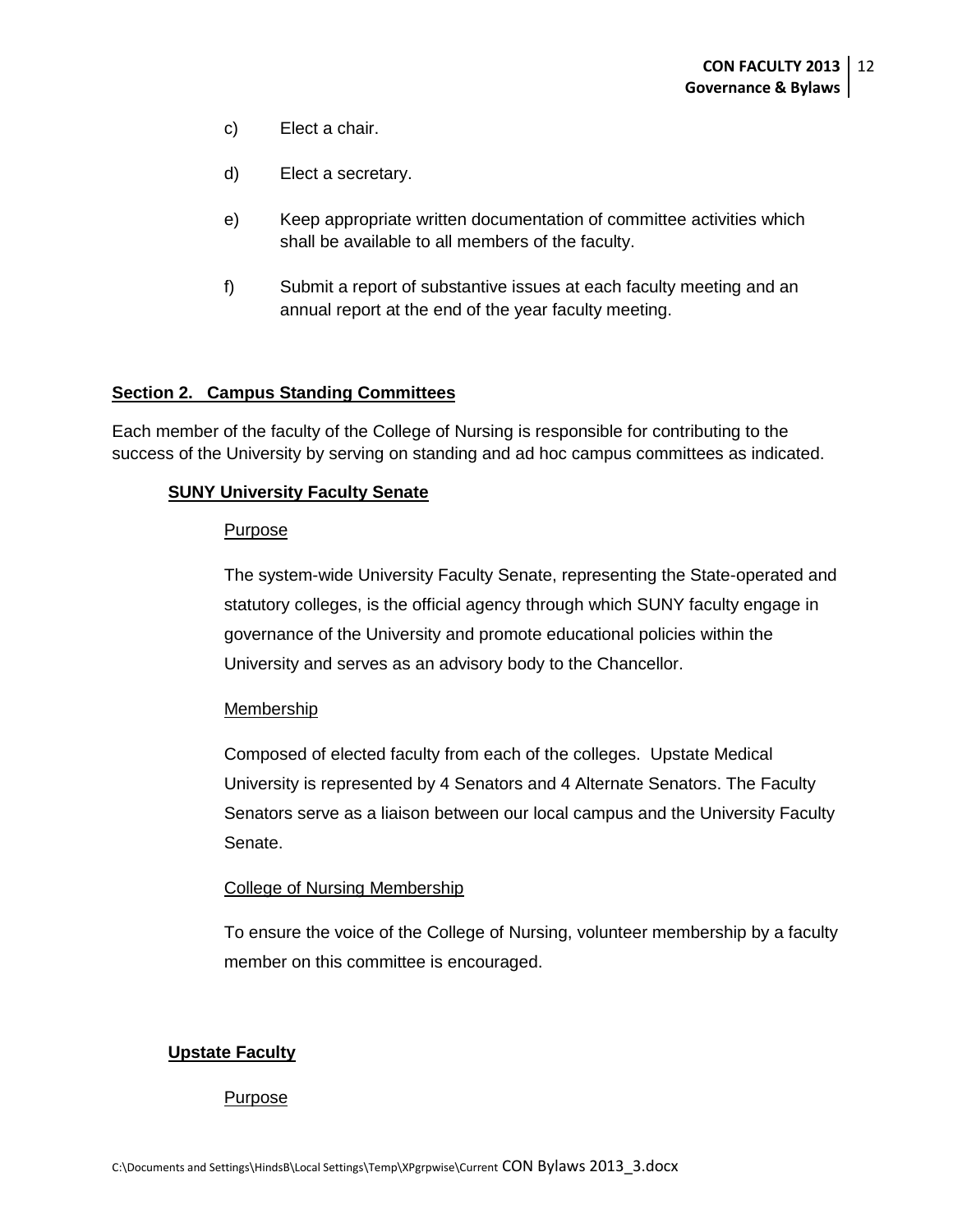Upstate Faculty is the name of the organization representing all Faculty members at Upstate. One annual meeting is held as specified by the President.

# **Officers**

- The Chair of the Upstate Faculty, by SUNY Board of Trustees Policies, is the President of Upstate.
- The Vice-chair and presiding officer is the Chair of the Upstate Faculty Council.
- The Secretary is the Secretary of the Upstate Faculty Council

# Membership With vote:

- SUNY Chancellor and Upstate President  $\bullet$
- Upstate Faculty with academic rank  $\bullet$
- Upstate Faculty with qualified rank
- Research Foundation Faculty  $\bullet$
- Administrative officers with faculty appointments

# **Upstate Faculty Council**

# Purpose

The inter-collegial body called the Upstate Faculty Council expresses the voice of the Upstate Faculty. The Upstate Faculty Council is composed of all faculty and addresses issues that are of concern to *more than one college*. Upstate Faculty Council involvement in multi-college issues is for promoting communication between colleges and the development of suggestions for the betterment of Upstate.

# **Upstate Faculty Council Standing Committees**

# Membership

1. Standing committees shall be comprised of no more than 7 faculty members from at least 3 colleges and the Library, of which 4 members are elected by the Upstate Faculty. The Upstate Faculty Council with consultation from Administrative Officers appoints the remaining members. The candidates with the most votes (plurality) who ALSO represent 3 different colleges and the library will be elected.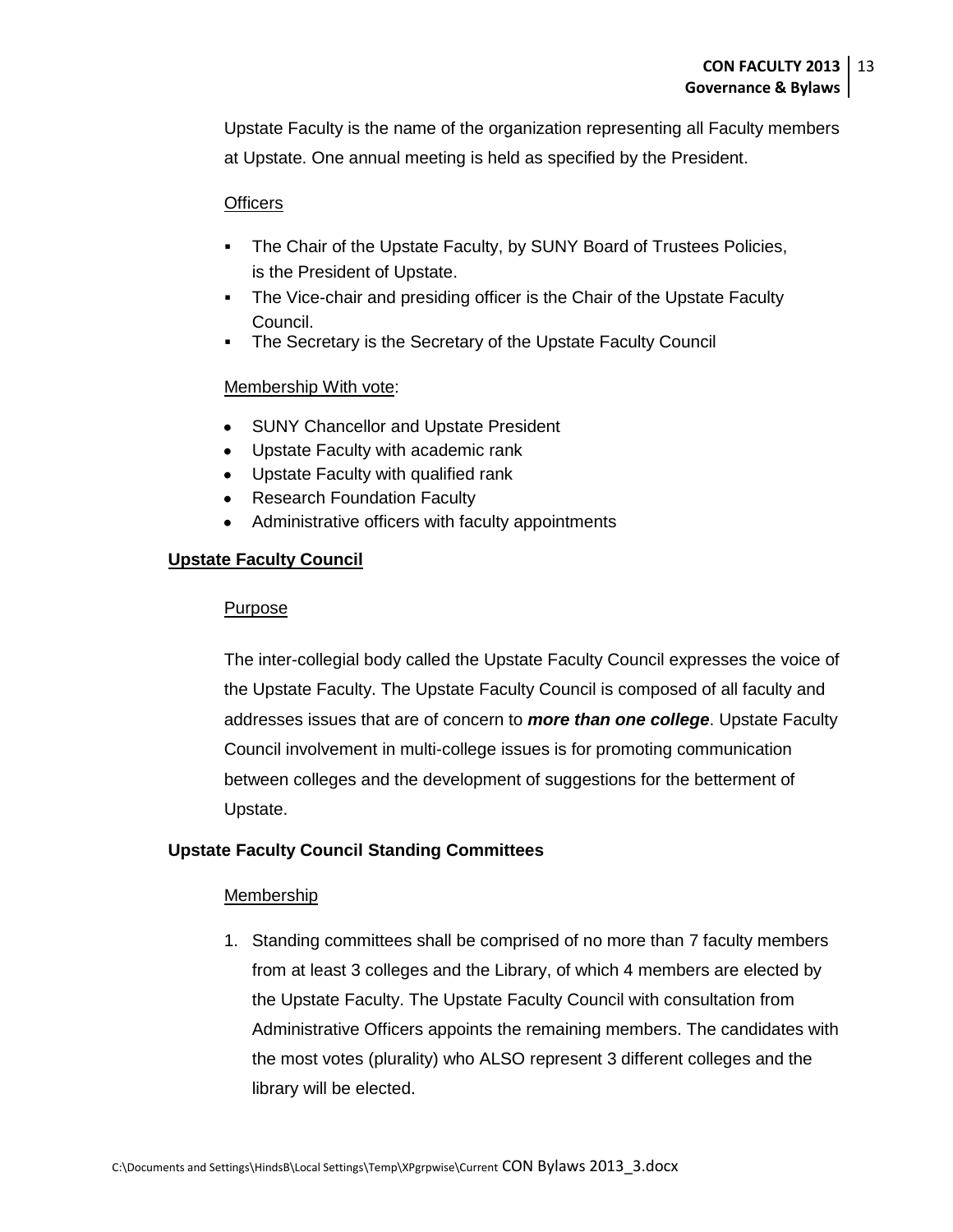- 2. In addition to the above-mentioned members the student governing body shall be invited to appoint one undergraduate and one graduate student to serve on the Academic and University Affairs committees.
- 3. Terms of committee members shall be staggered 3-year terms. Proviso: for the first election under these bylaws, terms shall be two years and three years as established by the plurality vote.
- 4. College of Nursing Membership

To ensure the voice of the College of Nursing, faculty will have membership on each of the Faculty Council's standing committees.

# **Academic Affairs**

The Academic Affairs committee shall be responsible to address issues such as but not limited to:

- 1. Interprofessional Education: educational opportunities with potential for multicollege involvement.
- 2. Accreditation issues and experiences.
- 3. Commencement and Faculty Convocation.
- 4. Infrastructure and planning as it relates to the academic mission of Upstate.
- 5. Upstate Faculty research issues.
- 6. Academic calendars of Upstate.
- 7. Supportive services. (i.e. library, informational technology, etc)
- 8. Addressing other issues as assigned by the Upstate Faculty Council.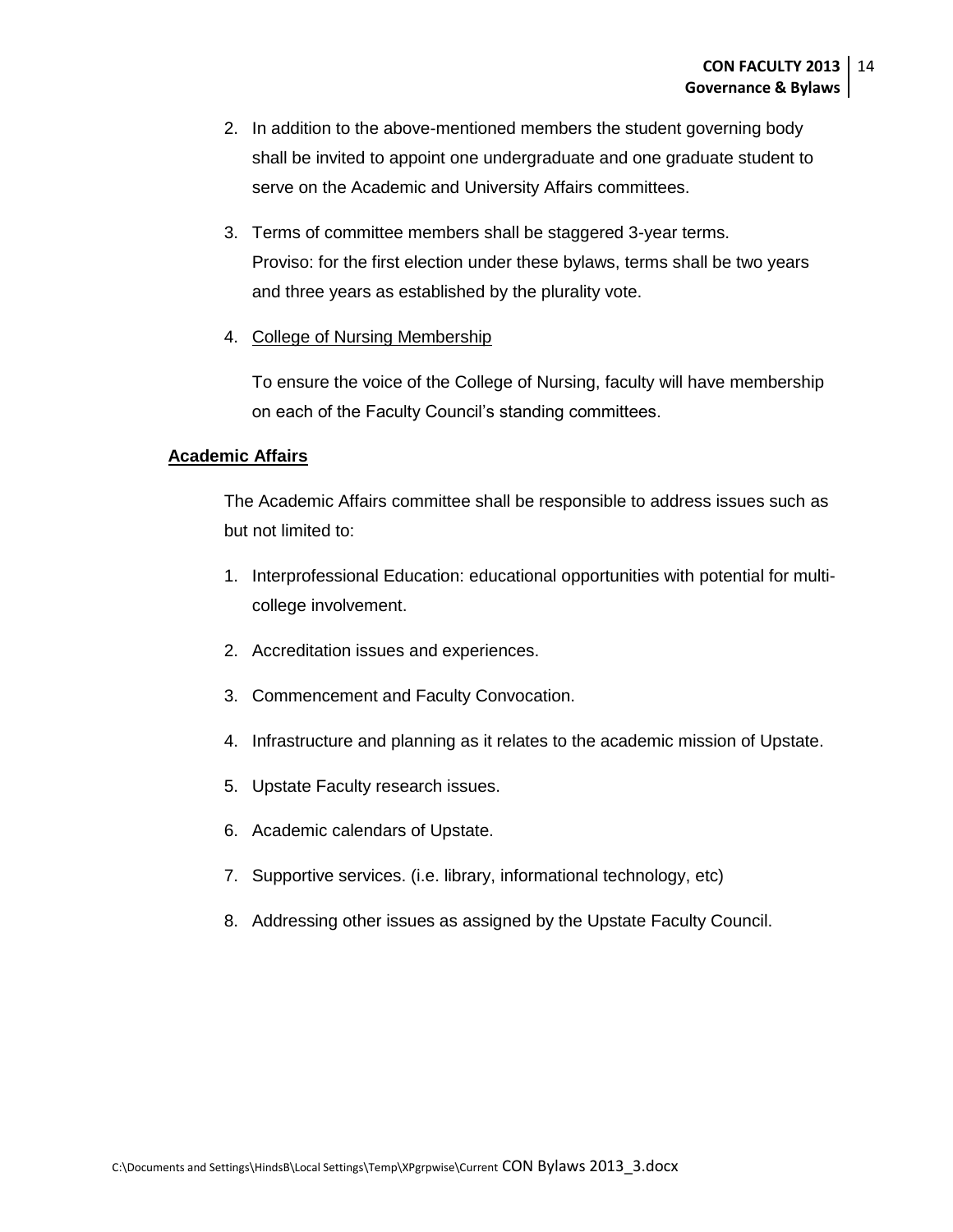# **Upstate Affairs**

Upstate Affairs committee shall be responsible to address issues such as but not limited to:

- 1. Participating in budget process through President's Budget Forums or other appropriate mechanisms.
- 2. Participating in the development and implementation of the strategic plan process.
- 3. Participating and providing suggestions regarding University-wide initiatives affecting student and faculty life such as diversity and environmental programs and regional community involvement.
- 4. Discussing and providing suggestions regarding University Faculty and Student Judicial policy and professionalism standards.
- 5. Address other issues as assigned by the Upstate Faculty Council.

# **Faculty Affairs**

The Faculty Affairs committee shall be responsible to address issues such as but not limited to:

- 1. Reporting on Faculty demographics.
- 2. Faculty development programs and activities.
- 3. Evaluation of Faculty teaching effectiveness.
- 4. Faculty awards.
- 5. Multi-college administrators' search process.
- 6. Participate in multi-college Administrative Officers' and President performance review process.
- 7. Addressing other issues as assigned by the Upstate Faculty Council.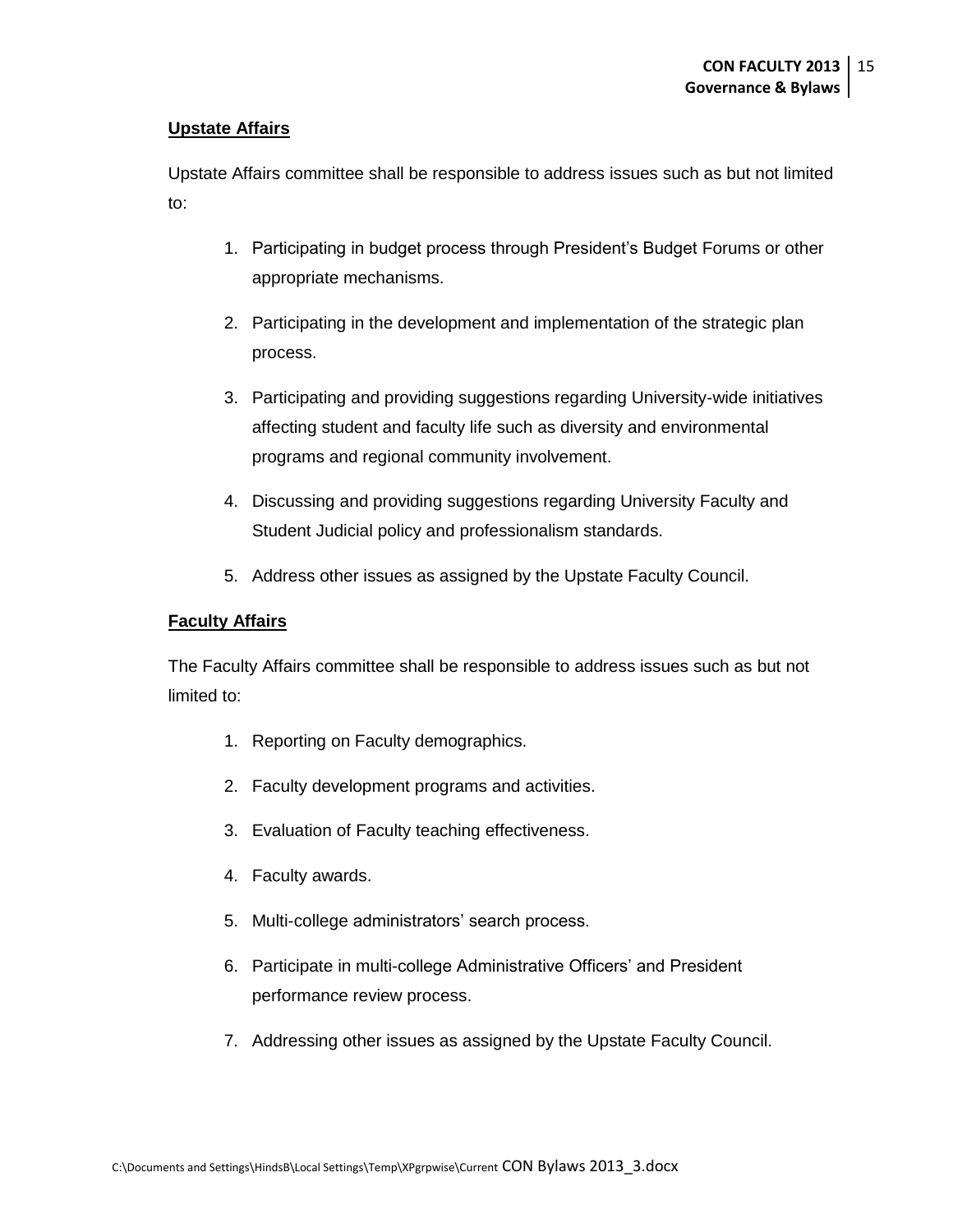# **ARTICLE VIII**

#### AMENDMENTS

#### **Section 1 - Review and Revision**

The Bylaws shall be reviewed and revised every second year by the Policy and Student Affairs Committee.

#### **Section 2- Amendment with Notice**

These Bylaws may be amended by a two-thirds vote of the Faculty Committee of the College of Nursing when notice of the proposed amendment(s) is provided to each member at least ten working days prior to the meeting.

#### **Section 3 - Amendment without Notice**

These Bylaws may be amended without prior notice and by unanimous vote, at any scheduled meeting of the Faculty Committee of the College of Nursing.

# **ARTICLE IX**

#### PARLIAMENTARY PROCEDURE

Except as otherwise provided in these Bylaws, *Roberts Rules of Order* shall govern the procedure of all meetings of the Faculty Committee and its committees.

# **ARTICLE X**

These Bylaws shall be effective immediately upon adoption.

| Adopted: | 12/87    | Revised | 4/4/96 | <b>Revised 7/24/13</b> |
|----------|----------|---------|--------|------------------------|
| Revised: | 10/20/88 | Revised | 5/9/96 | <b>Revised 9/30/13</b> |
| Revised: | 1/91     | Revised | 2/02   |                        |
| Revised: | 7/7/94   | Revised | 6/02   |                        |
| Revised: | 3/12     | Revised | 3/13   |                        |